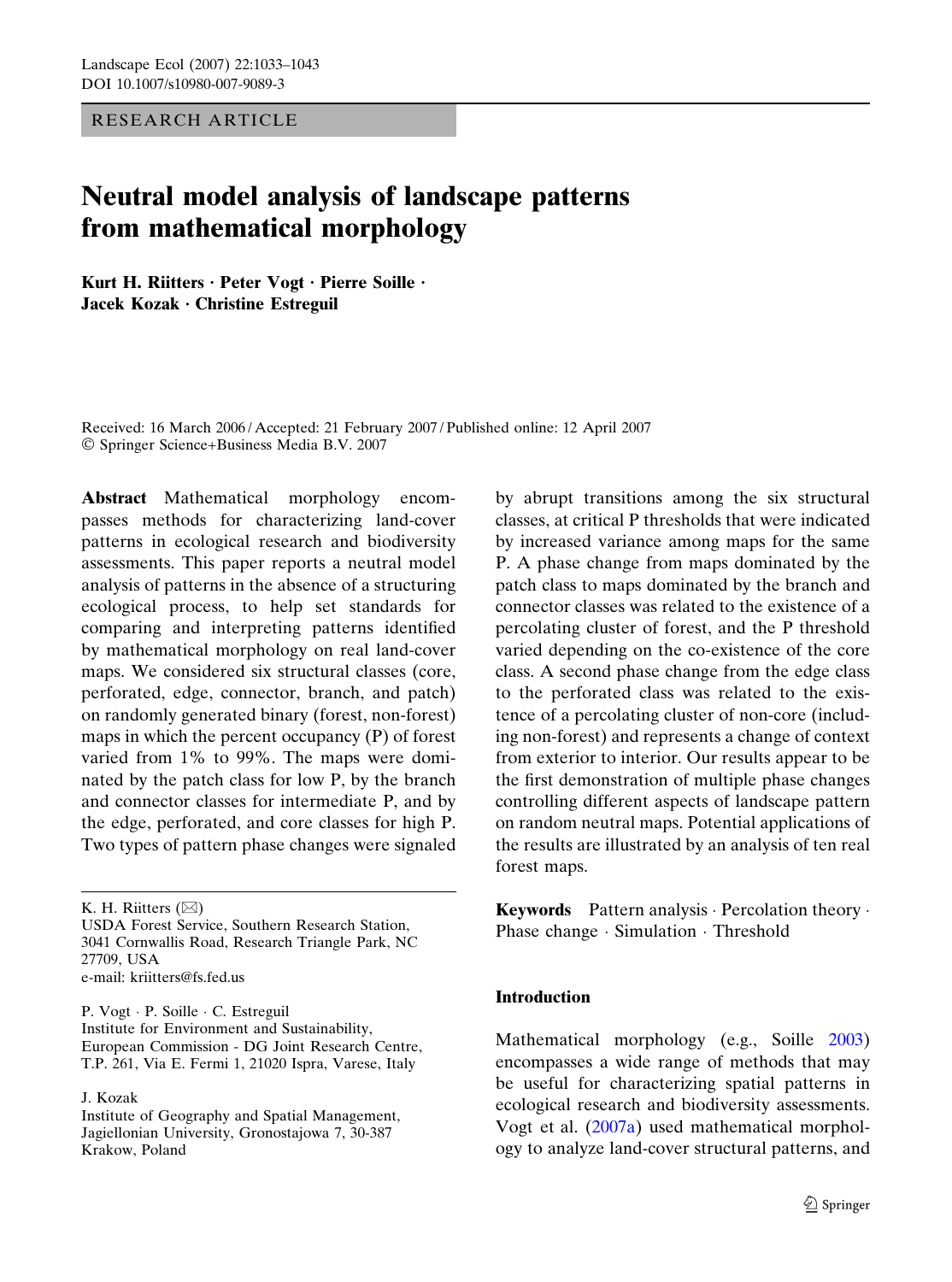demonstrated that the approach is superior to image convolution for identifying 'perforated' and 'edge' conditions (Riitters et al. [2000\)](#page-10-0). Vogt et al. [\(2007b\)](#page-10-0) showed that the approach also objectively identifies structural corridors (sensu Freemark et al. [2002\)](#page-10-0), which makes it feasible to implement the classic patch-corridor-matrix model (e.g., Forman [1995\)](#page-10-0) in large-area assessments using land-cover maps derived from satellite imagery.

Further application of mathematical morphology in ecological research and assessments would benefit from tests with neutral models (Caswell [1976;](#page-10-0) see Gardner et al. [1987](#page-10-0)) to provide standards for comparisons of patterns observed on real maps (Gardner et al. [1987\)](#page-10-0). Indeed, the introduction of new landscape pattern indices without testing by neutral models has been called a ''serious omission'' (Turner et al. [2001\)](#page-10-0). Pearson and Gardner [\(1997](#page-10-0)) defined a neutral model as ''a minimum set of rules required to generate pattern in the absence of a particular process.'' A neutral model analysis does not provide evidence about the operation of any particular process, but it is useful for understanding the individual and correlated behaviors of many indices of landscape pattern (Gardner and O'Neill [1991;](#page-10-0) Gustafson and Parker [1992](#page-10-0); Milne [1992;](#page-10-0) O'Neill et al. [1992](#page-10-0); With and King [1997;](#page-10-0) Turner et al. [2001\)](#page-10-0).

We conducted a neutral model analysis of landscape structural patterns identified by mathematical morphology on random, binary maps. Our specific objectives were: (1) to investigate neutral models as a basis for setting standards for comparisons of real land-cover maps, and; (2) to explore the behavior of structural patterns in relation to the percent of a map occupied by the focal land-cover class. Standards for comparison are needed so that some degree of significance can be ascribed to observations of different structural patterns in the real world. The relationships between structural patterns and percent occupancy are important because most pattern indices are controlled strongly by percent occupancy, and few indices can be interpreted independently of it (Turner et al. [2001\)](#page-10-0). We considered a neutral model represented by a random binary raster map because that is the

simplest neutral model and it has been used extensively in landscape ecology. Analyses of forest patterns on ten real land-cover maps derived from satellite imagery were used to illustrate an application of the results.

#### **Methods**

#### Generation of random maps

We used randomly generated neutral maps to establish empirical frequency distributions for the proportions of a focal class (hereafter, 'forest,' but it could be any focal class of interest) in six types of structural classes (see below), in relation to the percentage of the map that is occupied by forest. Following procedures already well established in the study of landscape pattern indices (Turner et al. [2001](#page-10-0)), we used Gardner's ([1999\)](#page-10-0) RULE software to generate random maps of size  $1,024 \times 1,024$  pixels. Let P be the proportion of the map occupied by forest. RULE assigns the presence or absence of forest to each pixel independently with probability equal to P. The expected proportion of non-forest on the random map is thus given by  $1 - P$ .

Fifty maps were generated for target values of P from 1% to 99% in steps of size 1%, providing 4950 maps for analysis. Analyses of maps with 0% and 100% forest have trivial results and these values of P were not included. The actual P on a generated map was typically within 0.1% of the target P, and the small differences were ignored when later summarizing the results according to the values of target P. A temporary surrounding buffer of non-forest pixels was added to each map to alleviate minor boundary effects when performing the analyses with mathematical morphology. The buffer pixels were excluded from subsequent analyses and thus did not change the map extent or the actual P.

Pattern analysis with mathematical morphology

Mathematical morphology refers to both a theory and a technique for image analysis (Soille [2003](#page-10-0)) and we used the procedures described by Vogt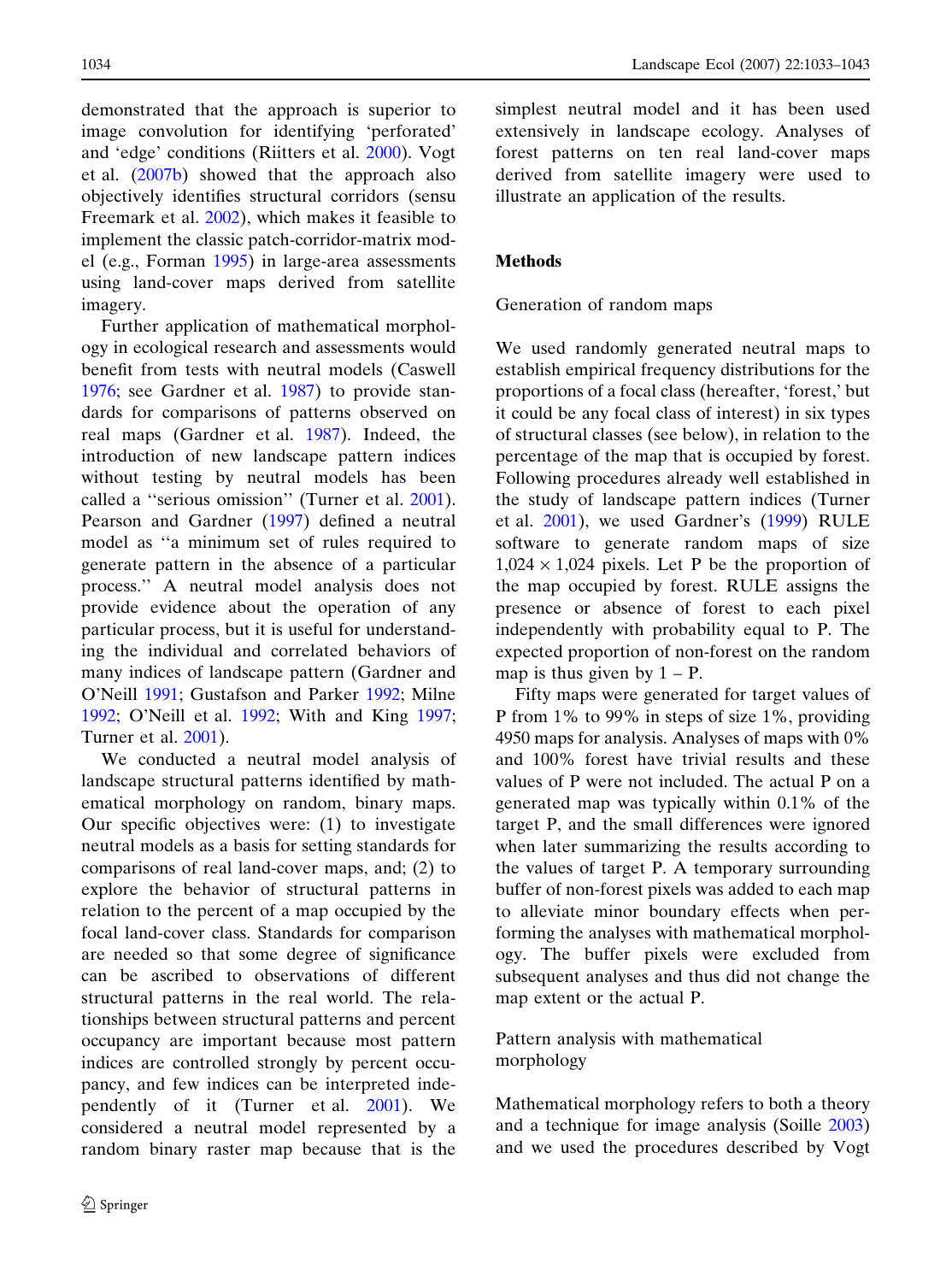<span id="page-2-0"></span>et al. ([2007b](#page-10-0)) for structural pattern analysis of land-cover maps. Briefly, each forest pixel was labeled according to one of six structural classes (see below). To accomplish that, the forest and/or non-forest pixels were processed by set operations like union, intersection, complementation, and translation. The operations were controlled by structuring elements (SE) which defined the connectivity rule (4- or 8-neighbor) for a given operation, and the sub-region ('window') over which an operation occurred. To explore how structural patterns changed with measurement scale, we tested four SEs of increasing size denoted as SE1, SE2, SE3, and SE4. Although a SE is not always a square shape, its size is analogous to 'window' size in image convolution, and the comparable 'window' sizes are  $3 \times 3$ ,  $5 \times 5$ ,  $7 \times 7$ , and  $9 \times 9$  pixels.

We considered six mutually exclusive structural classes called core, perforated, edge,

Fig. 1 Structural classes from mathematical morphology for a portion of Alabama, USA. The white pixels are nonforest. Top: SE1 (see text). Bottom: SE3. Data scale: 1 pixel =  $0.09$  ha. Note: Figures 3, 5, 6 and 7 use the same colors to indicate structural classes

connector, branch, and patch (Fig. 1). For a given SE, a 'core' pixel is a forest pixel that is at the center of a SE that contains only forest pixels. The forest pixels forming the exterior perimeter of a cluster of core pixels are 'edge' pixels. Where there is a hole (i.e., a non-forest inclusion) contained within a cluster of core pixels, the pixels forming the interior perimeter of the core cluster are labeled as 'perforated' unless (1) the hole is so large that it contains at least one SE populated only by non-forest pixels, or (2) the interior perimeter pixels are adjacent to edge pixels. If either condition is met, then the interior perimeter pixels are labeled as 'edge' pixels. The first condition restricts the labeling of perforated pixels to holes that are relatively small or thin in comparison to the size or width of the SE. The second condition is an isolation requirement which guarantees that perforated pixels are never connected to edge pixels; if that were allowed,

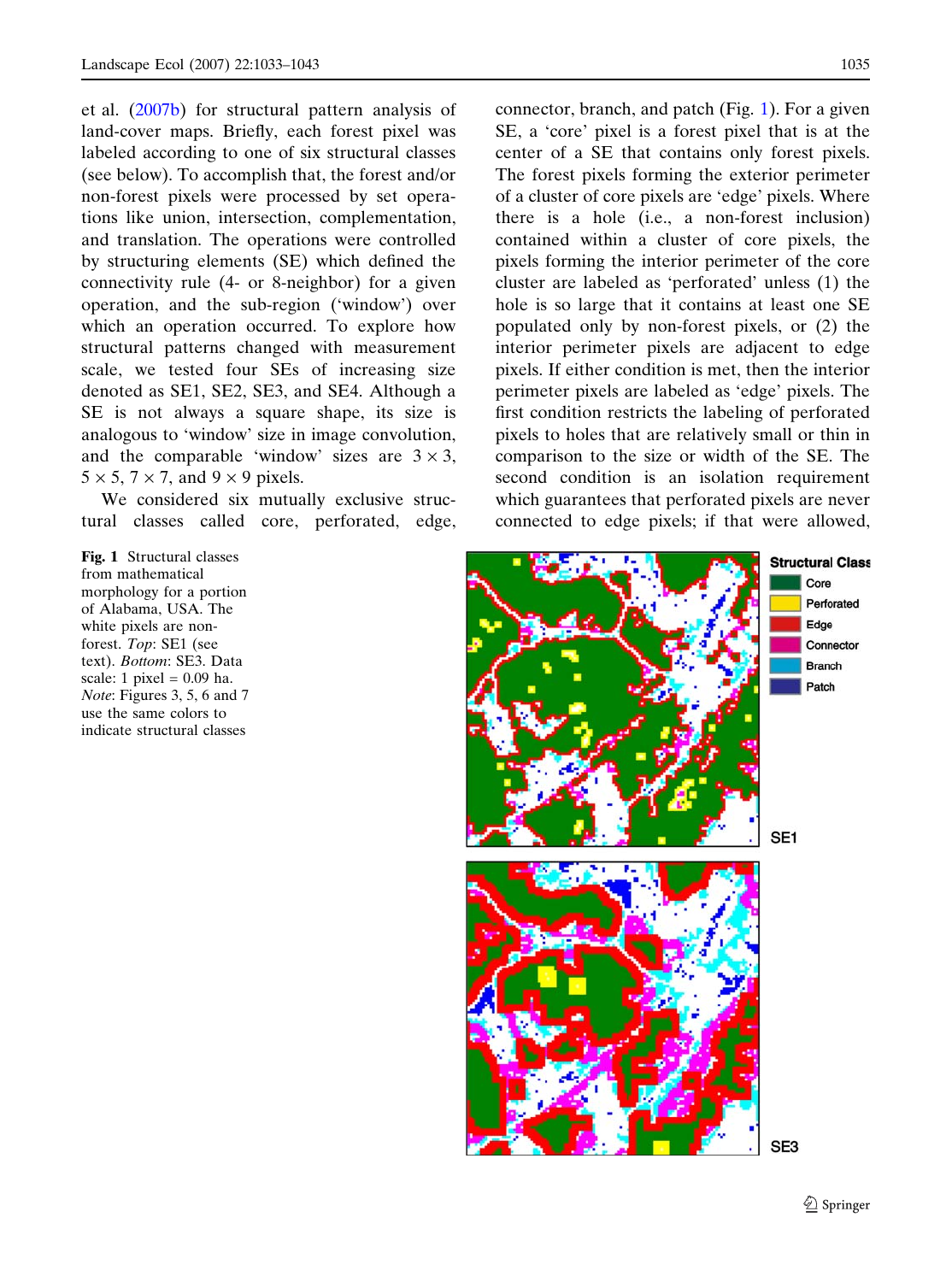then there would be no core pixels in between to define the difference between 'interior' and 'exterior,' in which case perforation has no meaning.

A 'connector' pixel is part of a cluster of noncore forest pixels connected at two or more locations to edge or perforated pixels. A 'branch' pixel is like a connector pixel except the cluster is connected at only one location to an edge, perforated, or connector pixel. Finally, 'patch' pixels include isolated or disjoint forest clusters that are too small or too thin to contain a core forest pixel. Note that the term 'patch' here defines an object that is not the same as the classical 'patch' in the landscape ecology literature, in which it is defined simply as a set of connected pixels. An important feature of this analysis may be called 'contingency,' referring to the fact that some structural classes depend on the co-existence of core pixels; by definition, a map cannot contain any edge, perforated, connector, or branch pixels unless it also contains at least one core pixel.

# Summaries of pattern on random maps

The analyses with four SEs applied to each of 4,950 random forest maps yielded 19,800 maps of structural patterns. For each map, the proportions of all forest pixels that were labeled as each of the six types of structural classes were calculated. The sum of all six proportions therefore equaled one for each map, and that permitted comparisons of maps with different actual P. For each SE, empirical frequency distributions were then prepared for each target P by finding the average proportion ( $n = 50$  maps) of each structural class. The standard deviations  $(n = 50)$  of the proportions were also calculated for each structural class, for each target P.

# Pattern analysis of real land-cover maps

We selected ten locations in the State of Alabama (Fig. [2](#page-4-0)) to illustrate a variety of forest patterns. Forest maps with an extent of  $1,024 \times 1,024$  pixels and a 30-m spatial resolution (0.09 ha/pixel) were obtained from the 1992 NLCD land-cover map derived from Thematic Mapper imagery (Vogelmann et al. [2001\)](#page-10-0) with a detailed road map (Geographic Data Technology [2002\)](#page-10-0) superimposed (see Riitters et al. [2004](#page-10-0) for details). The three upland forest classes from the NLCD were combined into one 'forest' class, while the remaining NLCD classes, and all pixels containing a road segment, were combined into one 'nonforest' class. Each example map was then processed and summarized using the same procedures that were used with the random maps.

### Results and discussion

Neutral models as standards for comparisons

The occurrence and relative abundance of structural classes on random maps were related to P and the size of the SE (Fig. [3\)](#page-5-0). Patch was the dominant class when P was small and the core and perforated classes dominated when P was large. The edge, connector, and branch classes were dominant when P had intermediate values, and within that range, the edge class dominated at larger values of P while the connector class dominated at lower values of P. The branch class was never the most abundant class, and there was less of it with increasing SE size. The range of P over which particular classes occurred depended on SE size. With the exception of SE1, a structural class usually occurred with a relatively high frequency if it occurred at all. In comparison to other SE sizes, for a fixed P there was usually more differentiation among patterns for SE1.

The core class must occupy nearly all of a map when P is large (excepting only the map boundary of edge pixels when  $P = 100\%$ ), and it is logical that the patch class dominates when P is small. To interpret the empirical frequency distributions, it is convenient to consider how the proportions of each class changed with increasing P. Above a certain value of P which depends on SE size, the forest on a random map changed from the patch class to the branch and connector classes, and the branch class usually appeared briefly before disappearing as connectors became more abundant with increasing P (Fig. [3\)](#page-5-0). These transitions were interpreted as shifts from mostly unconnected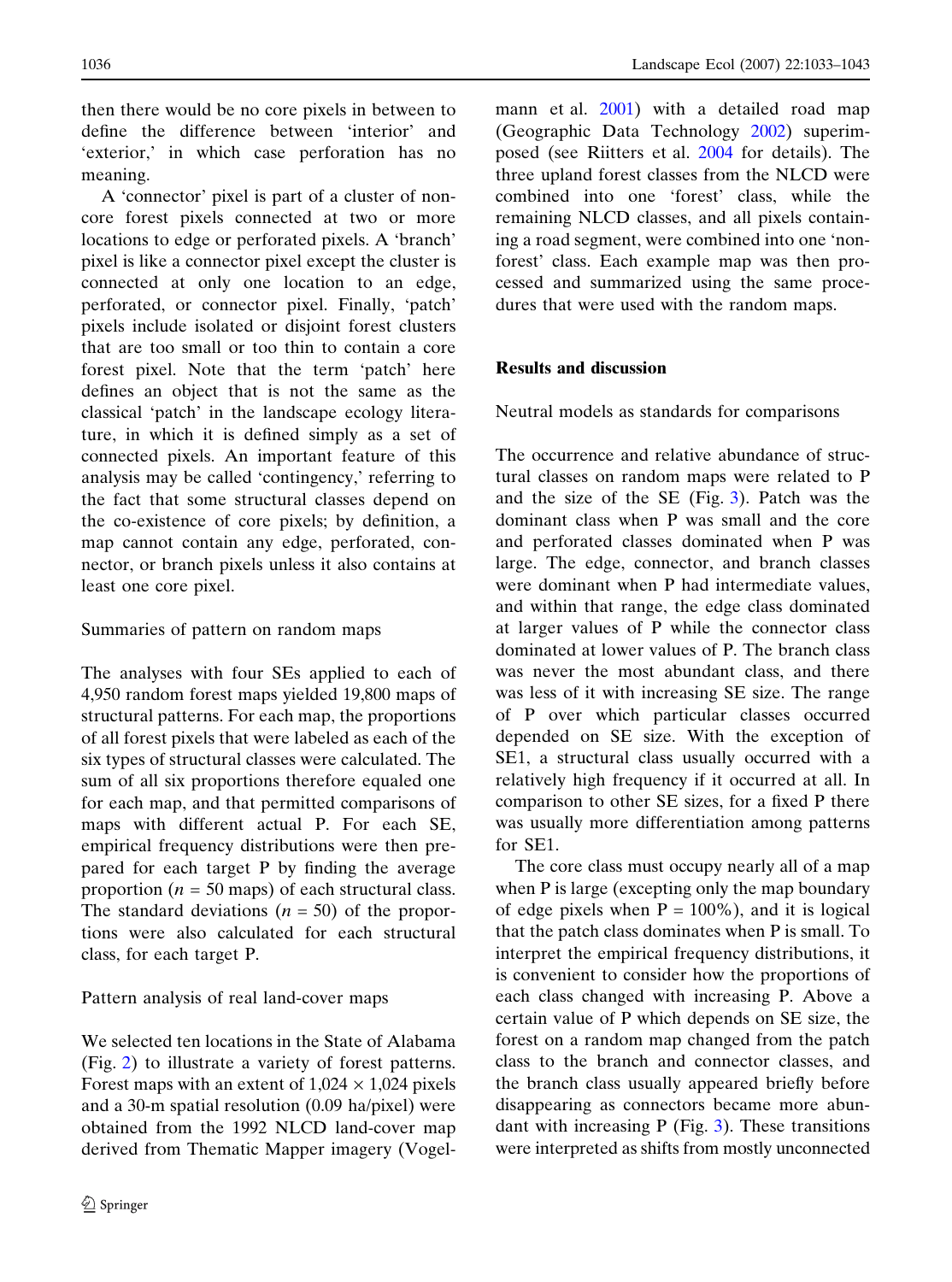<span id="page-4-0"></span>Fig. 2 Location of ten forest maps (Alabama, USA) used to illustrate structural classes on real maps. Each location is  $30.72 \times 30.72$  km. Forest is shown as black pixels. The maps are numbered in order of increasing percent forest



forest (patch), to mostly connected forest (connector), with an intermediate stage of broken connectors (branches). As P increased further, edge forest increased as larger regions of core forest appeared. Perforations appeared when the core forest clusters became sufficiently large to contain recognizable holes.

As the SE size increased, the six curves that describe the proportions of structural classes

shifted to the right in Fig. [3](#page-5-0) but the sequence of relative abundances in relation to increasing P was the same. The movement to the right was due to the contingency feature of the analysis, whereby a change from patch to other classes depends on the co-existence of the core class. With increasing SE size, a larger P was needed to guarantee at least one core pixel on a random map (Fig. [4\)](#page-5-0).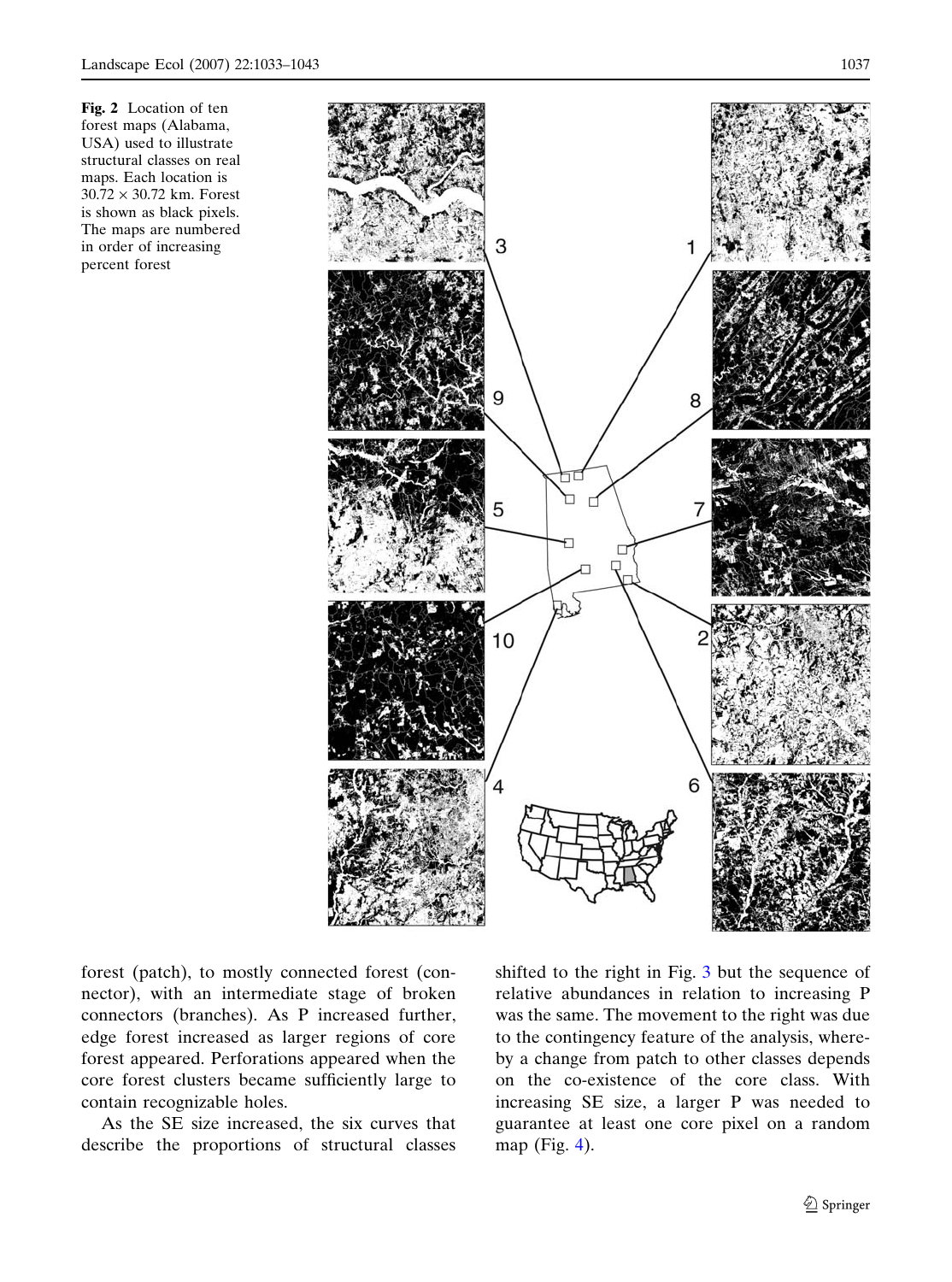<span id="page-5-0"></span>

Fig. 3 Trends in structural classes in relation to the percent forest on the map, for four structuring element (SE) sizes. Each data point is the average of 50 random maps. The x-axis shows the percent of forest on a map, and the y-axis shows the percent of the forest on a map that is in the indicated structural class

With a few important exceptions that will be discussed later, the standard deviations of the proportions shown in Fig. 3 were typically smaller



Fig. 4 Trends in percent of maps with core forest in relation to the percent forest on the map, for four structuring element (SE) sizes. Each data point is the average of 50 random maps

than  $0.01\%$  (Fig. [5](#page-6-0)). The relatively small standard deviations indicated that for a given P, the relative abundance of different structural classes was consistent between random maps. In summary, the logical geometric interpretations of the empirical frequency distributions with respect to P (Fig. 3) and the low between-map variance of the distributions (Fig. [5](#page-6-0)) support the use of random neutral models as a standard for comparisons of structural classes identified by mathematical morphology. Most of the variance in the six structural classes on random neutral maps was accounted for by the size of the SE and the percent of the map that was occupied.

Phase changes among structural classes

For the three largest SE sizes, the visual impression is that the transition from patch-dominated maps to branch- and connector-dominated maps is an abrupt transition with the critical or threshold value of P increasing with SE size (Fig. 3). For the two smallest SE sizes, there is also a visual impression of an abrupt transition from the edge class to the perforated class (Fig. 3). The standard deviations of the proportions (Fig. [5\)](#page-6-0) provide evidence that these abrupt transitions represent 'phase changes' (an abrupt sudden change in one or more physical properties of a system). A common observation in a dynamical system is that phase changes are accompanied by sudden increases followed by sudden decreases in system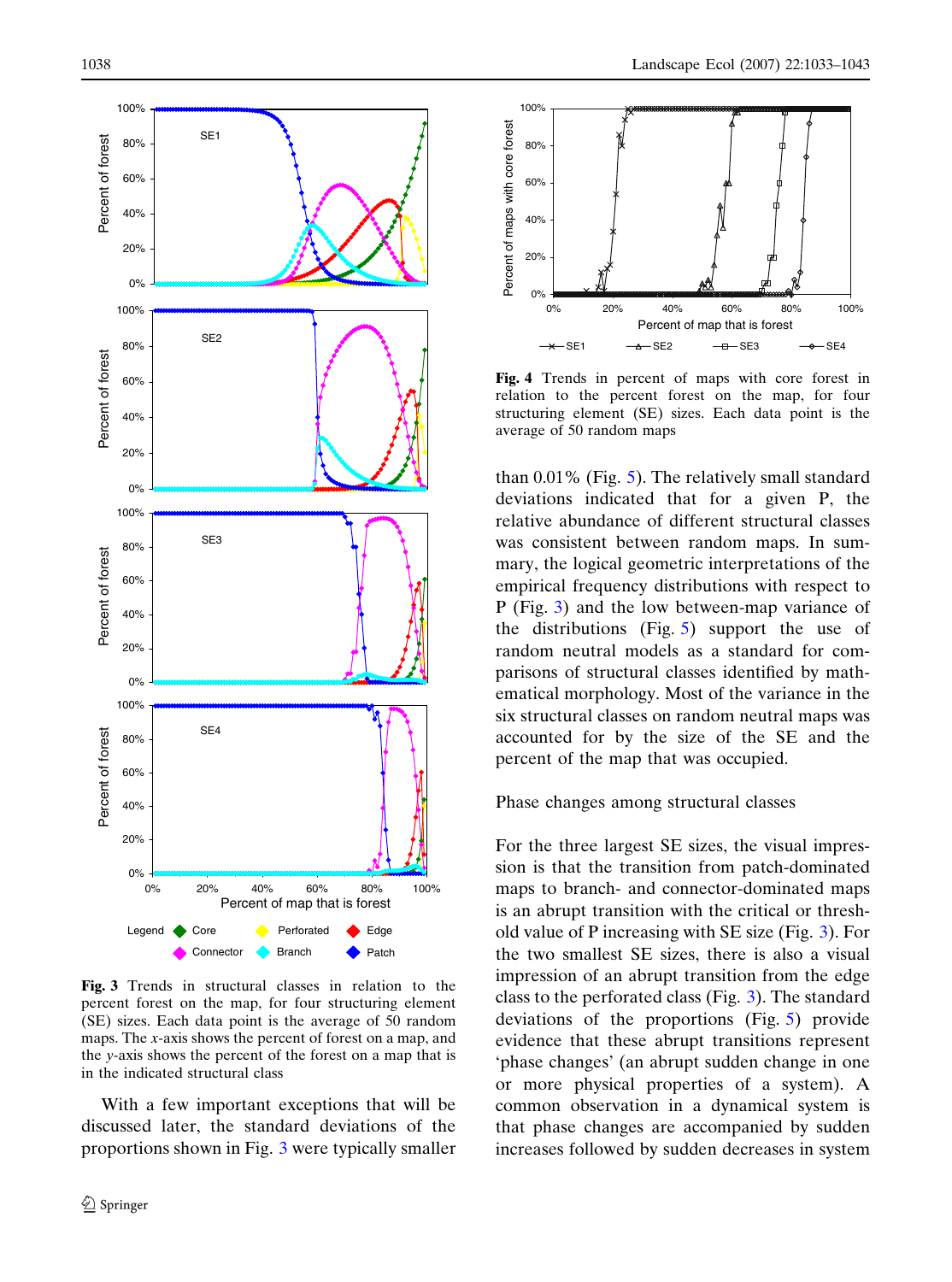<span id="page-6-0"></span>

Fig. 5 Variation of the proportions of structural classes among maps in relation to the percent forest on the map, for four structuring element (SE) sizes. Each data point is the standard deviation among 50 random maps

variance, as the system shifts from one stable state to another (e.g., Nicolis and Prigogine [1989\)](#page-10-0). With that rationale, the sudden increases (up to  $\sim$ 2.5 orders of magnitude) followed by comparable decreases in the standard deviations over small  $(<5\%)$  intervals of P (Fig. 5) indicate the existence of phase changes involving the structural classes exhibiting high variances, and identify the values of P at which they occur. The transitions from patch to branch and connector, and from edge to perforated, are phase changes for some SE sizes.

The phase changes from patch-dominated maps to branch- and connector-dominated maps are explained by percolation theory (e.g., Stauffer and Aharony [1994\)](#page-10-0) together with the contingency feature of the analysis. According to percolation theory, on random binary maps there is a critical P, denoted P\*, above which a connected cluster of forest pixels is almost certain to percolate or span the entire map. P\* does not apply to individual maps; it is a statistical attribute that is estimated from a sample of random binary maps. Furthermore, P\* depends on the connectivity rule, and  $P^* = 0.59275$  for 4-neighbor connectivity on a raster map (Plotnick and Gardner [1993](#page-10-0)). For  $P < P^*$ , there are many small forest clusters that do not percolate. For  $P > P^*$ , most of the classical landscape pattern indices are constrained by the existence of the percolating cluster (Gardner et al. [1987](#page-10-0); Turner et al. [2001\)](#page-10-0). Since we used the 4-neighbor definition of connectivity in the pattern analysis, we expected that there may be important changes in structural classes for  $P \sim 59\%$ . However, percolation theory does not guarantee that changes in structural classes from mathematical morphology will be phase changes, nor does it explain why the observed phase changes did not all occur when  $P \sim 59\%$ .

A full explanation depends on the contingency feature of the pattern analysis. The patch to branch and connector phase change occurred if the appearance of the core class followed the emergence of the percolating cluster of forest. For SE2, 30 of 50 maps had some core when  $P \sim 59\%$ , and 47 of 50 maps had some core when  $P \sim 60\%$ (Fig. [4](#page-5-0)). For this SE, the coincidence of a percolating cluster and the core class for the same P caused abrupt changes in structural classes on most of the random maps. For SE3 and SE4, the core class first emerged when  $P > P^*$  on all random maps (Fig. [4\)](#page-5-0) and its emergence precip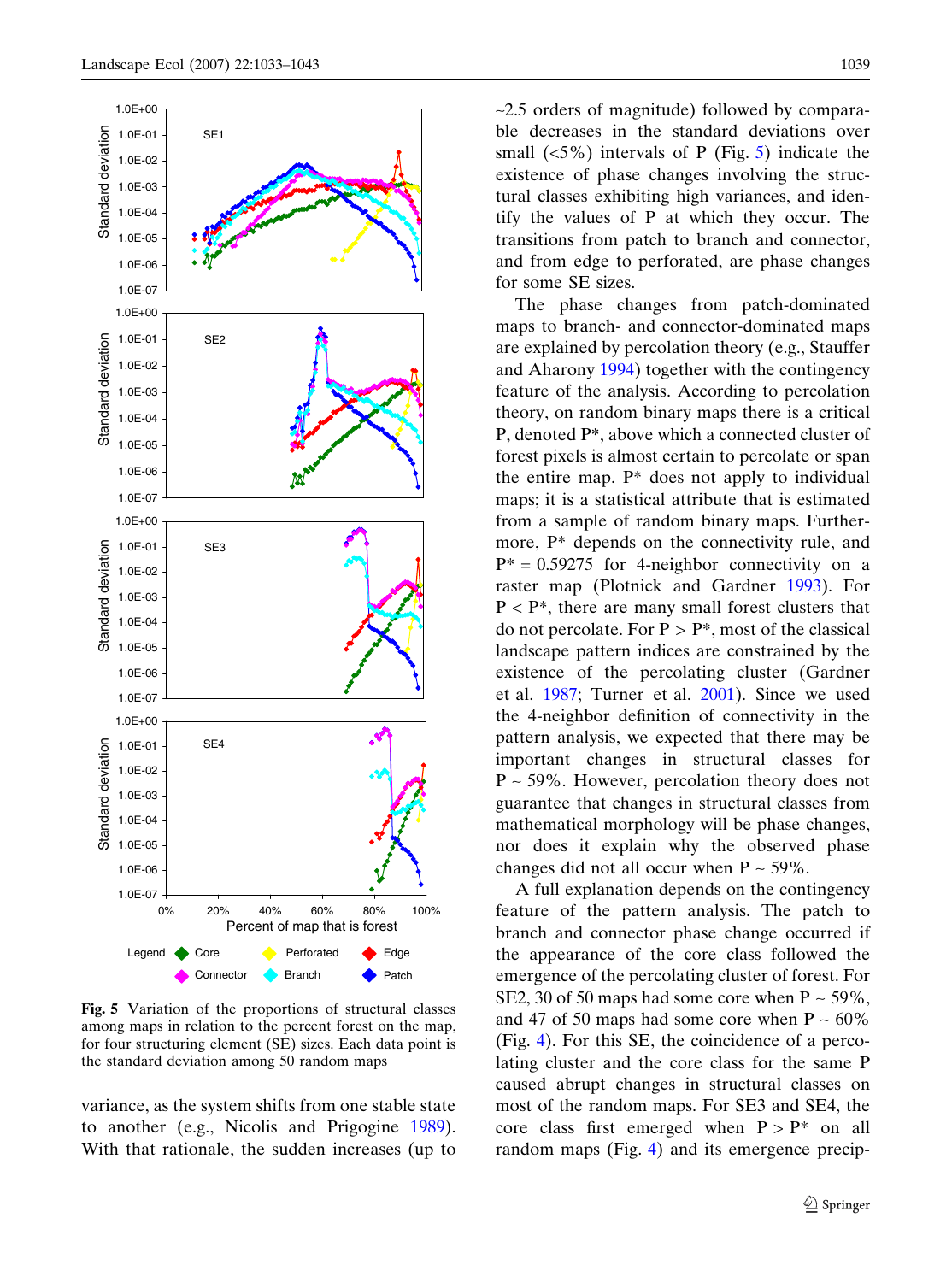itated immediate changes in structural classes since the percolating cluster was already present. The increase in the threshold P for this phase change can be explained by the fact that the core class is less likely to occur with increasing SE size. For SE1, the core class first occurred when  $P \sim 11\%$  and all maps had some core when  $P \sim 25\%$  (Fig. [4\)](#page-5-0). However, a phase change was not observed with SE1 because  $P < P^*$ , and therefore the transitions among structural classes only occurred over sub-regions of the map, which in turn explains why the changes in the proportions of structural classes were gradual (and not abrupt) with increasing  $P$  (Fig. [3\)](#page-5-0).

A different explanation is required for the second phase change from the edge class to the perforated class because the critical values of P are different, and because the core class exists on all maps at values of P that that are less than the critical values (Fig. [4\)](#page-5-0). Let Pc be the percentage of the map (not the percentage of forest) that comprises the core class, and let  $\overline{Pc} = 1 - Pc$  be the percentage of the map that comprises all the remaining pixels, including non-forest pixels. The transitions from edge to perforated classes occurred for all SE sizes at the value of P for which Pc first exceeded  $~40\%$ (Fig. 6), or equivalently, at the value of P for which  $\overline{Pc}$  first dropped below ~60%. This observation was obscured for larger SE sizes in Fig. 6 because Pc changed much more rapidly with respect to P near the critical threshold (to see this, note that the distance between the symbols on the lines in Fig. 6 is proportional to the difference in P).

Assuming a random distribution of core and non-core pixels, percolation theory predicts percolation of the non-core pixels when  $\overline{Pc}$  > P\* = 0.59275 (equivalently, when  $Pc < (1 - P^*) = 0.40725$  which is the case when the value of P (and thus, Pc) is relatively small. By the definition of a percolating cluster, no part of this percolating non-core cluster can be contained within a core forest cluster, and therefore, by the definition of structural classes, none of its parts can be labeled as perforated. As P increases, the proportion of forest that is core increases (Fig. [3\)](#page-5-0),



Fig. 6 Trends in the edge and perforated classes in relation to the percent of the map that is core forest, for four structuring element (SE) sizes. The dashed line at 40% core forest is shown for comparisons among SE sizes. Note: the spacing of symbols along a trend line reflects increases of percent forest in steps of 1%. The left-most data point represents  $P = 1\%$  forest and the right-most data point represents  $P = 99\%$  forest. The data points are concentrated on the left because there are many small values of P for which there is no core forest and hence, no edge or perforated forest. Each data point is the average of 50 random maps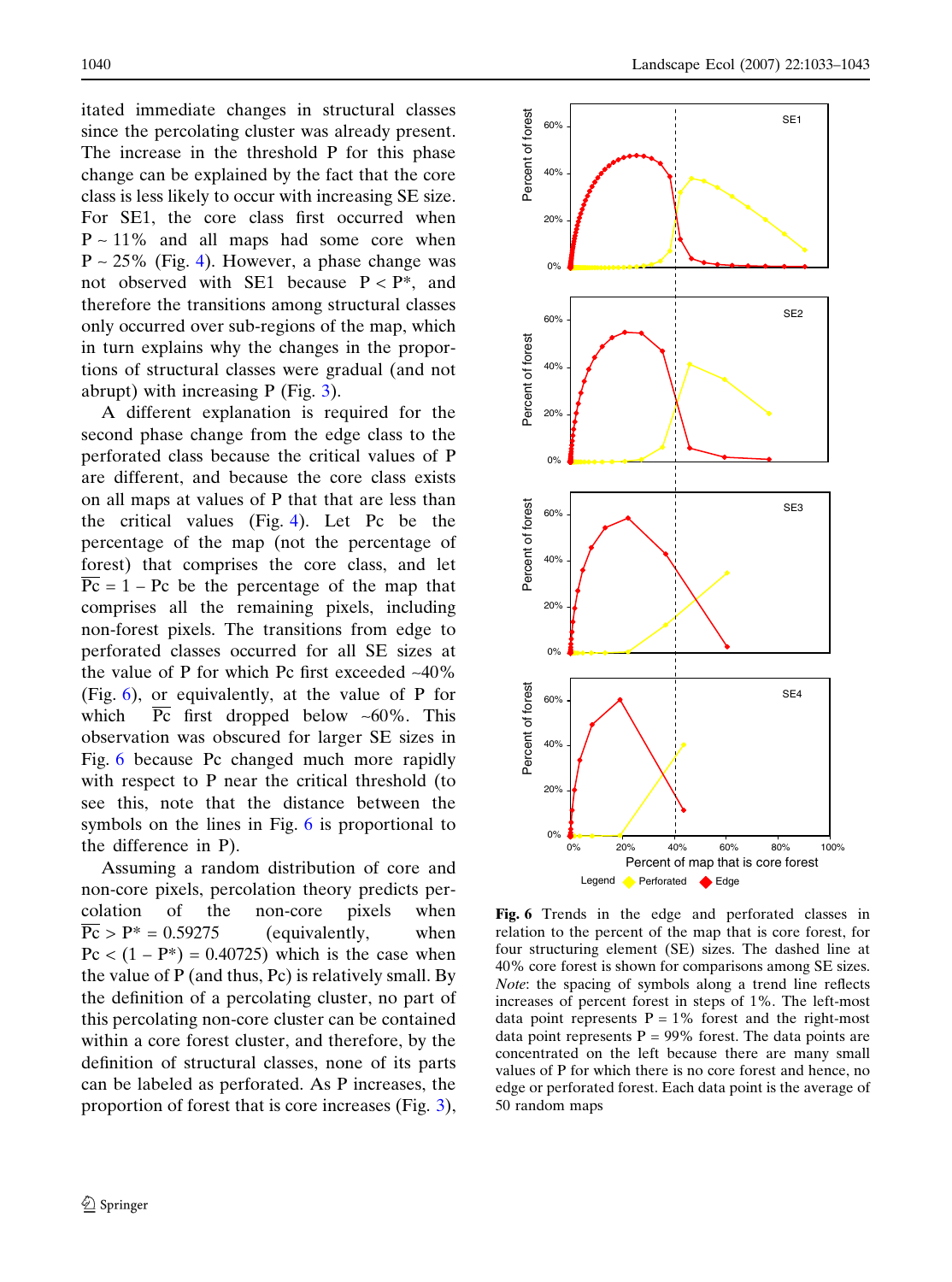which implies increases of Pc and decreases of Pc. At the value of P for which Pc exceeds 0.40725,  $\overline{Pc}$  drops below the critical value of 0.59275, and the percolating cluster of non-core pixels is broken into smaller clusters. Some of those smaller clusters are now contained within clusters of core and the non-forest portions of those non-core clusters become holes in core forest clusters. Because the local context of the non-forest pixels has changed abruptly from 'exterior' to 'interior,' the individual forest pixels that were formerly edge (exterior perimeter adjacent to a non-forest background) now become perforated (interior perimeter adjacent to a non-forest hole). The change of context affects only the edge and perforated classes because they are the only classes that are defined in terms of an exterior or interior context.

Even when the non-core pixels percolate, there still can be internal holes in core clusters; the existence of a percolating cluster does not imply that all non-core pixels are part of the percolating cluster. That is why some perforated forest exists at relatively low values of P for which  $Pc < 0.40725$ . However, the frequency of perforated forest is very low because the definition of perforated forest requires that it be isolated from external edge. For small P, most of the core clusters are small in extent, and as a result, any holes that do occur in those clusters are not usually far enough from external edge to meet the definition of perforated forest.

The critical value of P increases with SE size because, for a fixed P, the core class is less likely to occur as SE size increases (Fig. [4](#page-5-0)), and because the isolation requirement is more constraining for larger SE sizes. Considering the isolation requirement described in the ''Methods'' section, edges are wider for larger SE sizes (Fig. [1](#page-2-0)), and therefore forest that is adjacent to holes must be even further from external edge to be labeled as perforated. For a given SE size, the critical values of P for the transition from edge to perforated classes are larger than for the transition from patch to branch and connector classes because Pc increases at a slower rate than P itself, and is therefore always smaller than P.

The transitions from edge to perforated classes are less distinct than the transitions from patch to branch and connector classes because when P is large enough to produce the change of context, it is also large enough to guarantee that most of the forest is in the core class, which in turn limits the proportion of the edge class. These results appear to be the first demonstration of multiple phase changes corresponding to different aspects of landscape pattern on random neutral maps.

#### Applications

Because structural classes from mathematical morphology depend on SE size, it is natural to ask, ''Which SE size is best for analysis of landscape patterns?'' Our results suggest that smaller SE sizes provide more differentiation among structural classes over larger ranges of P (Fig. [3](#page-5-0)), which is equivalent to saying that smaller SE sizes provide more information about pattern. However, a neutral model analysis of random maps should not be used to make decisions about the analysis of real maps; it can only inform those choices and assist in interpreting the results. All pattern measurements are scale-contingent and since SE size is part of the definition of the scale of observation, we recommend using several SE sizes as well as varying other aspects of the scale of observation.

The observed proportions of different structural classes on real maps are shown in Fig. [7](#page-9-0) for all SE sizes. Note that each vertical 'stack' of data points in Fig. [7](#page-9-0) represents the results for one real map, and that the differences between that map and a random map are expressed as differences in the proportions of structural classes for the value of P on the real map. For a fixed P, the differences between a real map (Fig. [7](#page-9-0)) and the neutral maps (Fig. [3](#page-5-0)) represent the degree of non-randomness on the real map. It is easy to conclude based on visual evidence alone (compare Figs. [3](#page-5-0) and [7](#page-9-0)) that none of the real maps exhibited a completely random forest distribution. For example, most of the real maps contained much more of the core, edge, and branch classes than was contained on random maps for the same P. The differences between real and random maps were not consistent across SE sizes, which opens up the possibility that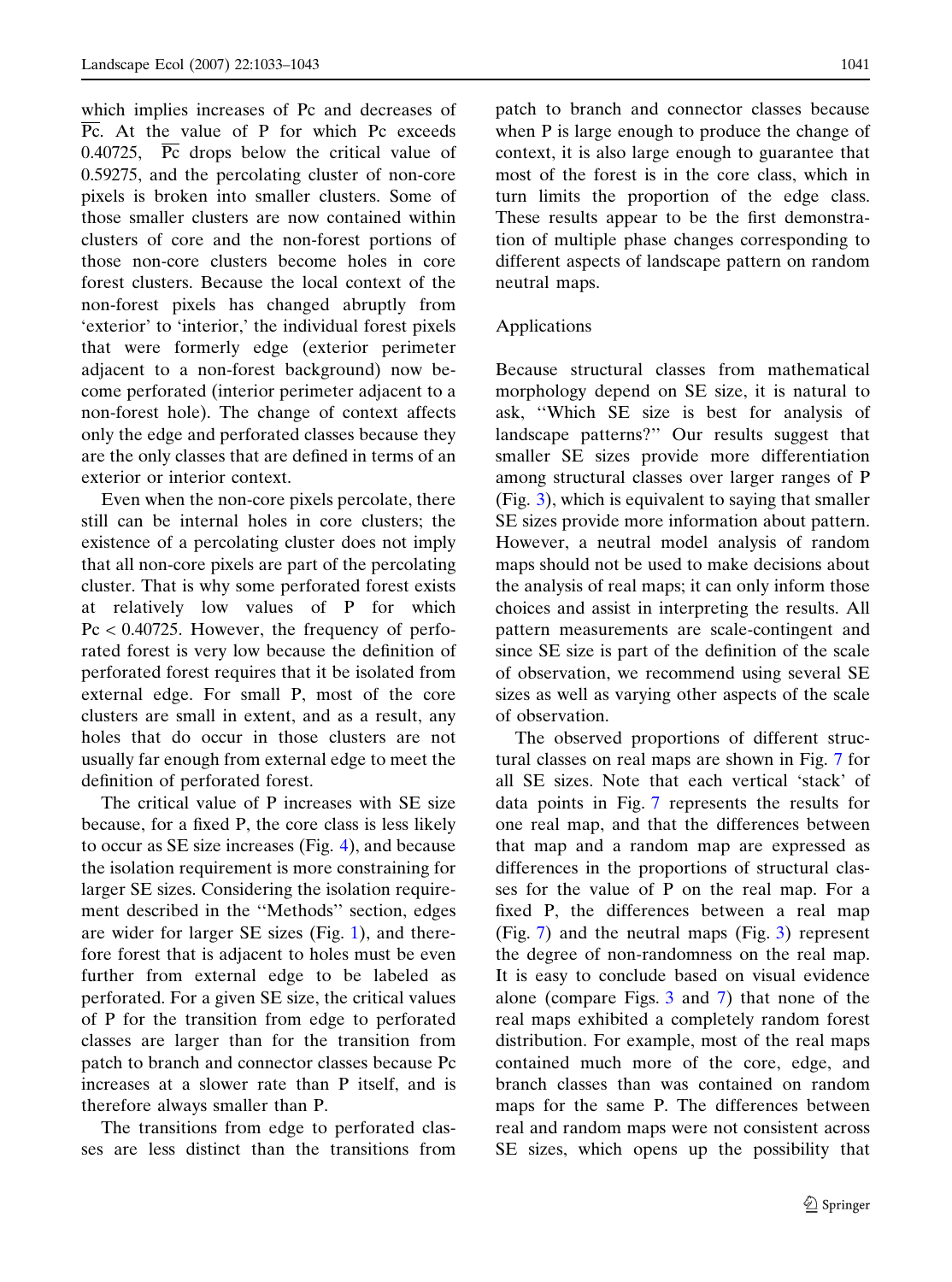<span id="page-9-0"></span>Fig. 7 Summary of structural classes from mathematical morphology on real forest maps. The x-axis shows the percent of forest on a real map, and the y-axis shows the percent of the forest on that map that is in the indicated structural class. Each real map is represented by a vertical stack of data points showing the percent of forest in each structural class, and each stack is located along the x-axis according to the actual percent forest on that real map. See text for additional explanation. The indicated map number can be located in Fig. 2 for comparisons



real-world patterns were 'caused' at different scales, in different places. The distribution of forest among structural classes on the real maps suggested that some structural classes are predictable from P and additional research is needed to test the statistical significance of these dependencies and to explore their geographic variance. While the differences between real and neutral maps were visually apparent in these examples, quantitative measures of those differences are needed in practice to assess the departure of real landscapes from either 'reference' or 'desired' landscape patterns. Candidate measures include the familiar Euclidean and Mahalanobis distances, and the Tran distance (Tran et al. [2006\)](#page-10-0) which could be used to partition total distance into components that are attributable to structural classes.

In summary, a neutral model analysis is part of the foundation needed to move mathematical